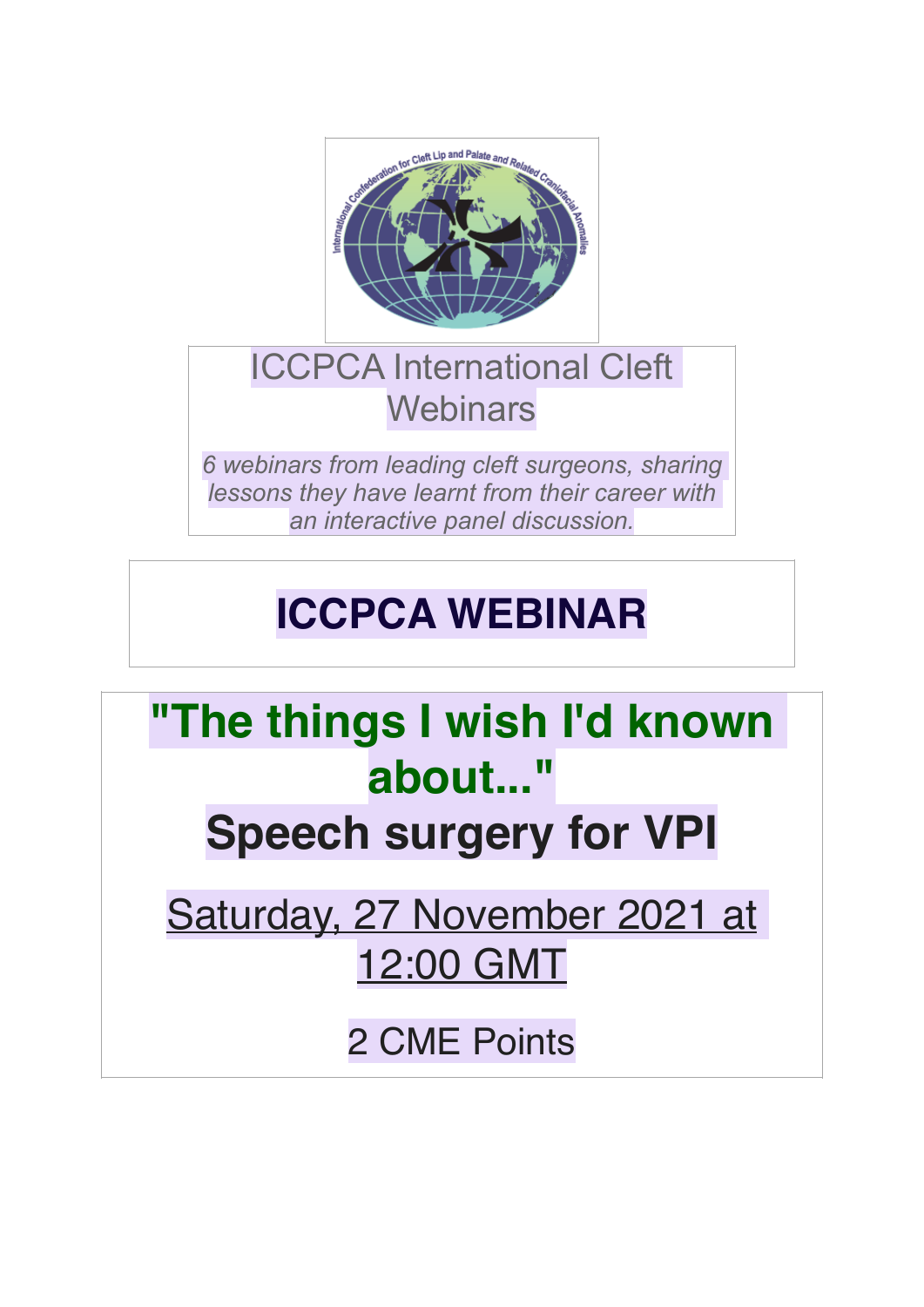

### **Speakers: Mukunda Reddy & Oksana Jackson**

### **Chairs: Per Hall & Richard Kirschner**

This Webinar is aimed at the surgical management of patients with Velopharyngeal Insufficiency (VPI) after primary palate repair surgery. We have 2 international speakers who have developed their own preferences as to how to approach this problem with procedures on the soft palate (velum) or, where required pharyngeal procedures mainly based on the posterior wall pharyngeal flap. The intention is to have plenty of time for discussion to tease out the nuances of each of the surgeons approaches and understand their decision making.

This webinar is NOT covering the Multidisciplinary Team approach to making the diagnosis of Velopharyngeal Insufficiency nor the management of fistulae both of which will be subiects for future webinars.

**This webinar will last approximately 2 hours and has been accredited by the British Association of Plastic, Reconstructive and Aesthetic Surgeons (BAPRAS) for a maximum of 2 CME points (live attendance or on-demand watching within 48h).**